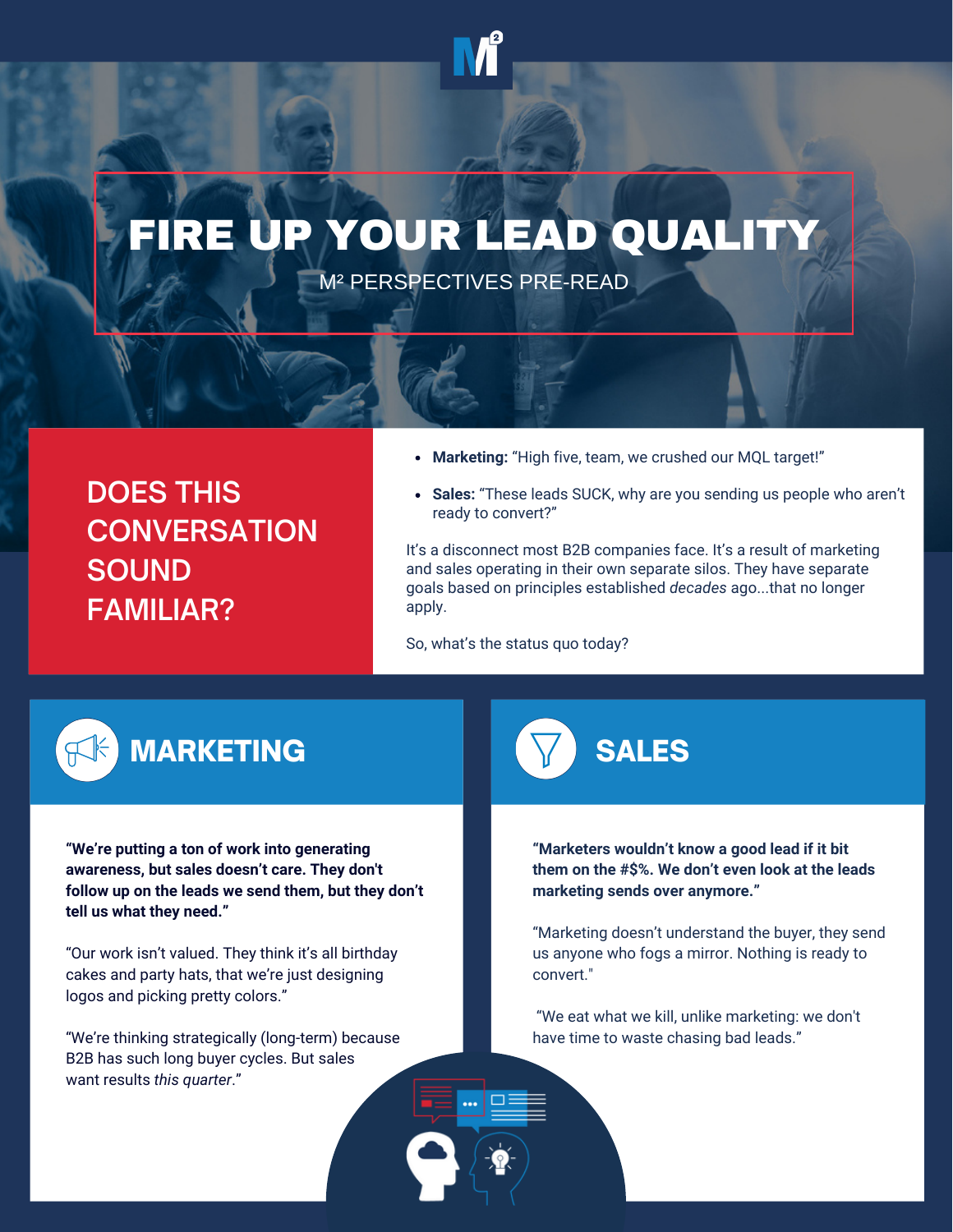

If we want to move beyond the status quo, we must engage in an open, collective exchange of ideas, facts and opinions. And that starts with getting it all out on the table. What's your reaction to these statements?

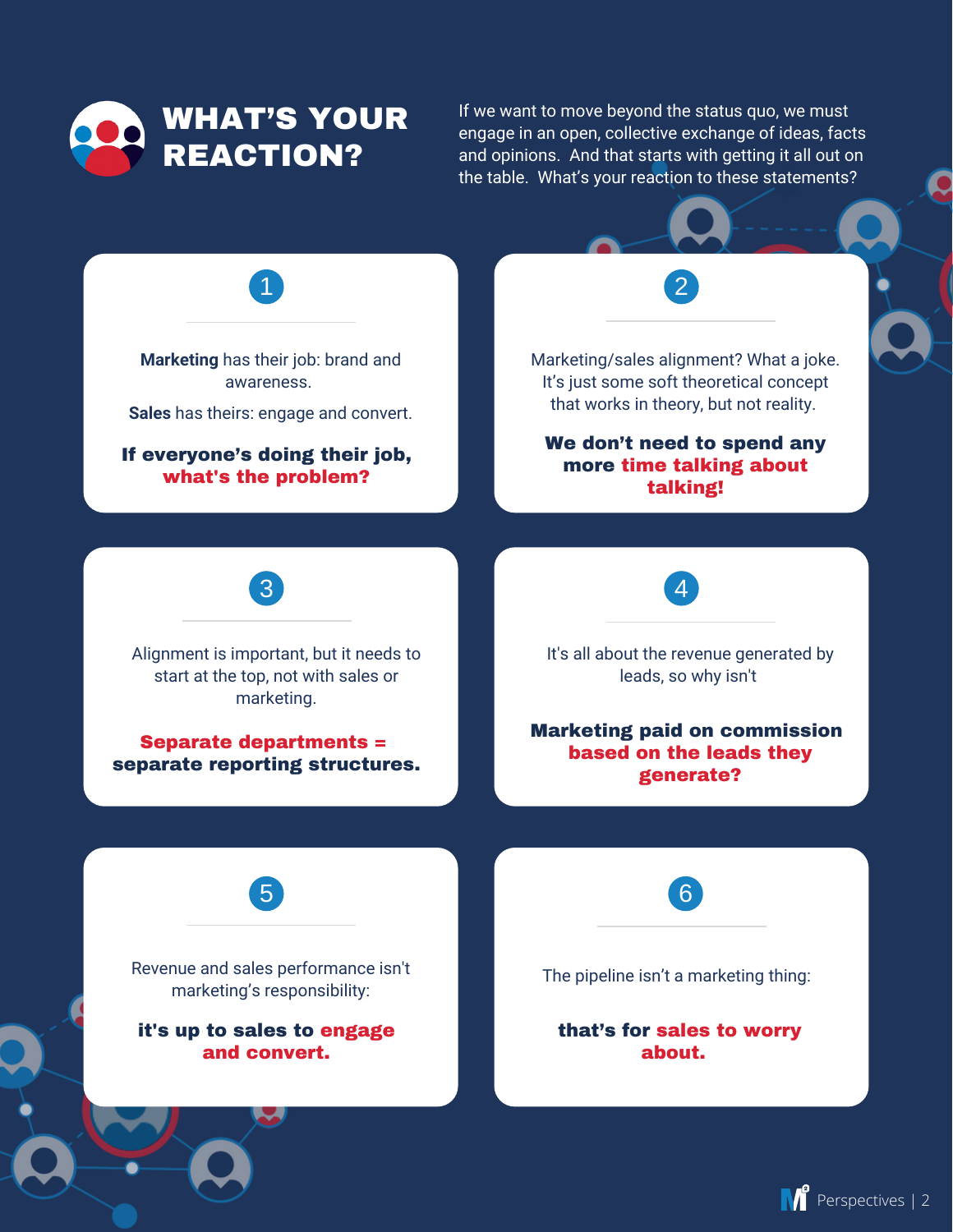

B2B is a tough landscape, and that makes collaboration between sales and marketing an absolute must. Here's why:

# 67%

## The buyer journey has changed ... in a big way.

**67%** (or more) of the journey is now digital. Buyers are empowered by information: it's what helps them decide. They want to be informed and educated, not sold to  $-$  and they're engaging with sales less and less.

(Forrester/Sirius Decisions, Gartner, Think with Google)



# An average buyer now needs 7-10 touchpoints with a brand before converting

Sales has become less about selling and more about helping navigate purchase decisions. And marketing has shifted from straight-up promotion to end-to-end customer experience. (LinkedIn)



# Marketing automation generates more leads, but they're lower quality.

**80%** of companies saw an increase in leads through marketing automation, but **79%** of those marketing leads *never* convert into sales. Only 7% of salespeople said those they got from marketing were very high quality.

(Invesp, Marketing Sherpa, Hubspot)



## There are way too many choices for marketing/sales tech out there.

It's overwhelming ‒ the martech landscape increased by **13.6%** from 2019-2020 alone, totaling 8,000 different solutions. How do you figure out which one is right?

(Chief Martech)



How can marketing and sales move past the status quo, build trust and work together to generate quality sales leads?



**?**